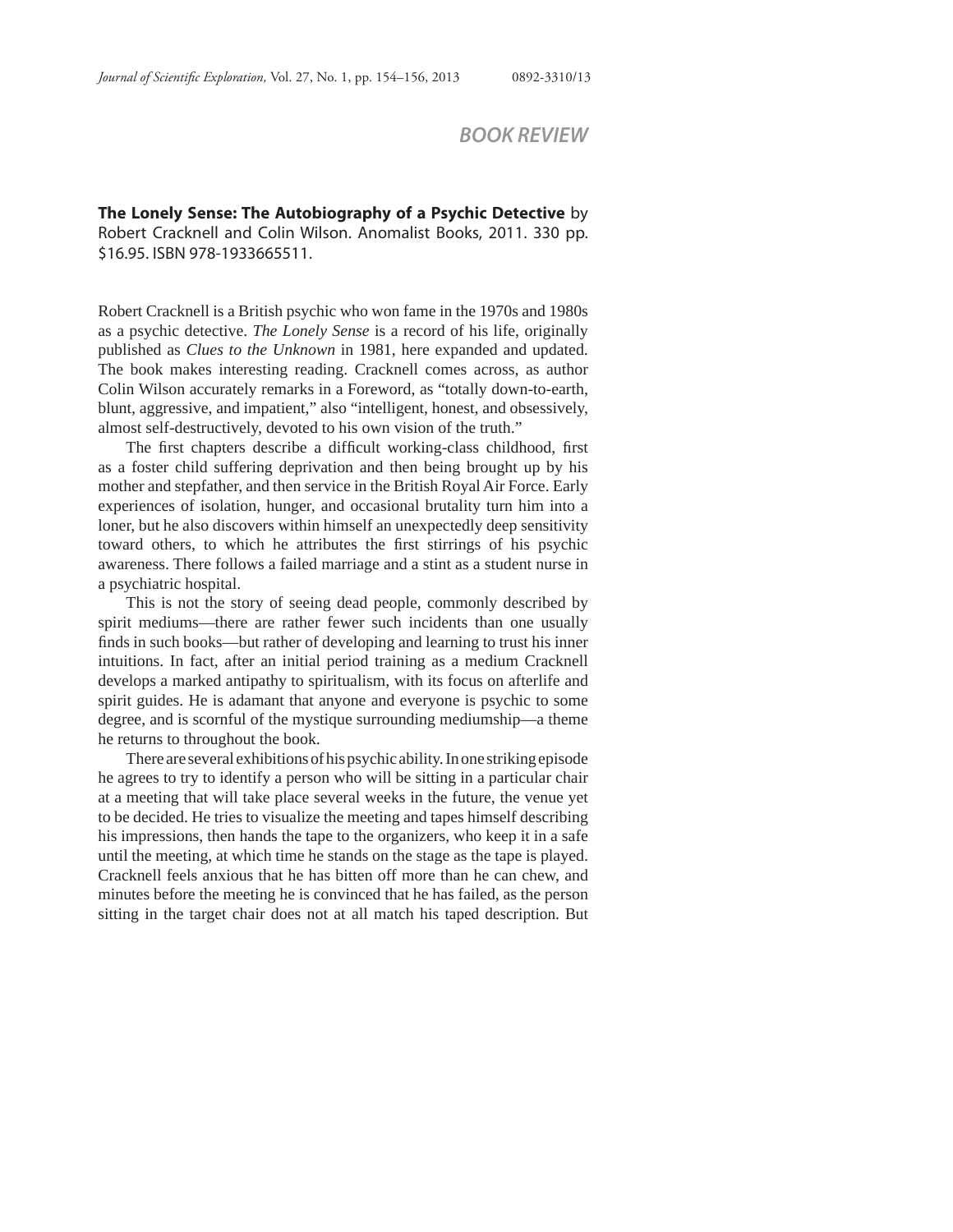by the time the event begins, more rows of chairs have been added, changing the target chair, which now to his relief is occupied by the person he visualized. As the tape plays, various other predictions about audience members and their circumstances are all triumphantly vindicated.

Cracknell is reluctant to profit directly from his gift, but eventually finds a use for it in his job as a financial fraud buster, first as an employee of an agency and then running his own business. Later chapters describe how he also uses it to help solve high-profile police cases, which brings him to the attention of the national media. One of the most striking cases takes place



in Italy, when Cracknell is persuaded by the father of a kidnapped girl to go out to his Lake Como residence to help the police search for her. He starts with the conviction that it will end with the girl's safe return, and eventually declares that it will be next Friday, five days away, giving time for the girl's somewhat venal father to sell the story of her homecoming as an exclusive to a British Sunday tabloid. The girl is duly recovered on the Friday, although apparently without any direct help from Cracknell himself.

There's a curious encounter with Uri Geller in New York, where he is disillusioned to find his fellow-psychic more interested in fame and money than in using his gifts for people's benefit, for instance in healing. In a street meeting in front of news photographers, Geller does his key-bending trick, which he finds impressive. Cracknell suggests they try a joint public event, he in the UK repeating his chair trick for a future event to be held in New York while Geller in the U.S. attempts to interfere with a computer in London. Geller seems keen. But after the media has been hooked on the idea, he suddenly pulls out without any explanation.

First-person accounts by psychics are always suspect to a degree, in the sense that the reader has no way of determining how accurate the descriptions of successful cases actually are, and what details may have been tweaked or massaged—whether consciously or unconsciously—to make the outcome look more impressive than actually was the case. Selfproclaimed psychic detectives are a particular target for skeptics. In this instance, readers who acknowledge the genuineness of psychic functioning, either from experience or from responsible research, may be willing to acknowledge that Cracknell is a psychic of uncommon ability. It's true